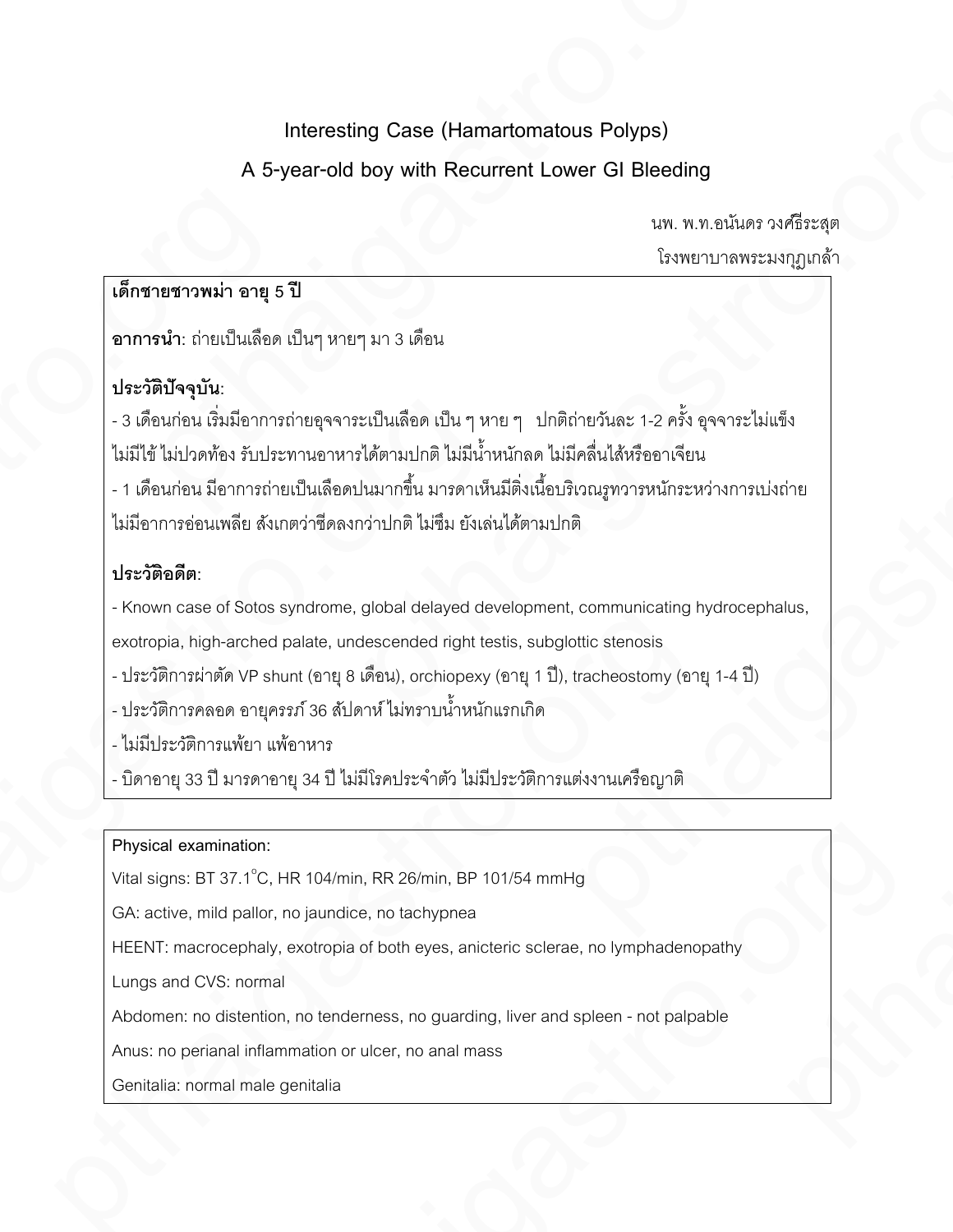### **Investigations:**

CBC: Hct 33%, Hb 10.7 g/dL, WBC 8,700(P 48, L 41, M 9, E 2%), platelets 310,000/cu mm **Example 10**<br> **Propositions:**<br>
CBC Interasts, its inc.r gratt, webC 8,700 (P 48, L 41, M 9, L 2%), stateles 310,000/cumm<br>
McW 79 L, MCH 25 pg, McM-C 32 gict, RDW 44.8,<br>
Principle on typing: normal A/A, transferro saturati **Investigation:**<br>
DCC Hzi 335, Hz 10.7 pML, VAD 3.700 (P-49, H-41, M,0, F 2%), paindres 310,000/ca mm<br>
MDV 79 H, VCP 25 sg, VCP 0.30 god, 100V 14.8%<br>
H 12 G PRIC Con, 11 (25 G PRO) H 12 41 (0.000 sec.<br>
H 12 G PRIC Con, 11

MCV 79 fL, MCH 25 pg, MCHC 32 g/dL, RDW 14.8%

Hemoglobin typing: normal A2A, transferrin saturation: 6%

PT 12.6 (INR 1.07), PTT 22.8 (0.86), TT 12.4 (0.88) sec

Na 141, K 4, Cl 106, CO<sub>2</sub> 20.6 mEq/L, BUN 14.7, Cr 0.39 mg/dL

UA: sp.gr. 1.011, pH 6, protein and sugar: negative, WBC & RBC 0-1/HPF

LFT: TP 7.9, albumin 4.8 g/dL, TB 0.2, DB 0.1 mg/dL, AST 27, ALT 11, ALP 177 U/ L

#### **Problem lists:**

- 1. Recurrent lower GI bleeding
- 2. Suspected rectal/anal mass
- 3. Known case of Sotos syndrome with multiple anomalies (macrocephaly, exotropia, CBC: Hct 33%, Hb 10.7<br>
MCV 79 fL, MCH 25<br>
Hemoglobin typing: norm<br>
PT 12.6 (INR 1.07), PTT 2<br>
Na 141, K 4, Cl 106, CO<sub>2</sub><br>
UA: sp.gr. 1.011, pH 6, p<br>
LFT: TP 7.9, albumin 4.8<br>
Problem lists:<br>
1. Recurrent lower GI ble<br>
2. S Problem lists:<br>
1. Recurrent lower GI bleeding<br>
2. Suspected rectal/anal mass<br>
3. Known case of Sotos syndrome with multiple anoma<br>
high-arched palate, undescended testis, subglottic<br>
4. Previous surgery: ventriculoperiton (c) trips, CO<sub>2</sub> 20.6 m-Fig4.1, BUN 14.7, Cr cl 399 mg/dl<br>
(c) trips, CO<sub>2</sub> 20.6 m-Fig4.1, BUN 14.7, Cr cl 39 mg/dl<br>
(d) the B increase the superconsplays, WBC & BBC 0-1:HPF<br>
athermin 4.8 g/dl , TB 0.2, DB 0.1 mg/dl , AST pthaigastro.org

high-arched palate, undescended testis, subglottic stenosis)

- 4. Previous surgery: ventriculoperitoneal shunt, orchiopexy, tracheostomy
- 5. Global delayed development

**Differential diagnosis of recurrent lower GI bleeding with suspected rectal/anal mass:** high-arched palate, undescended testis, subglottic stenosis)<br>
4. Previous surgery: ventriculoperitoneal shunt, orchiopexy, tracheostomy<br>
5. Global delayed development<br>
Differential diagnosis of recurrent lower GI bleeding

- 1. Rectal/colonic polyps
- 2. Constipation with anal fissure/skin tag ps<br>anal fissure/skin tag<br>leeding<br>on with bleeding<br>and the beading<br>that is a control of the bleeding<br>and the beading
- 3. Hemorrhoid with bleeding
- 4. Intestinal duplication with bleeding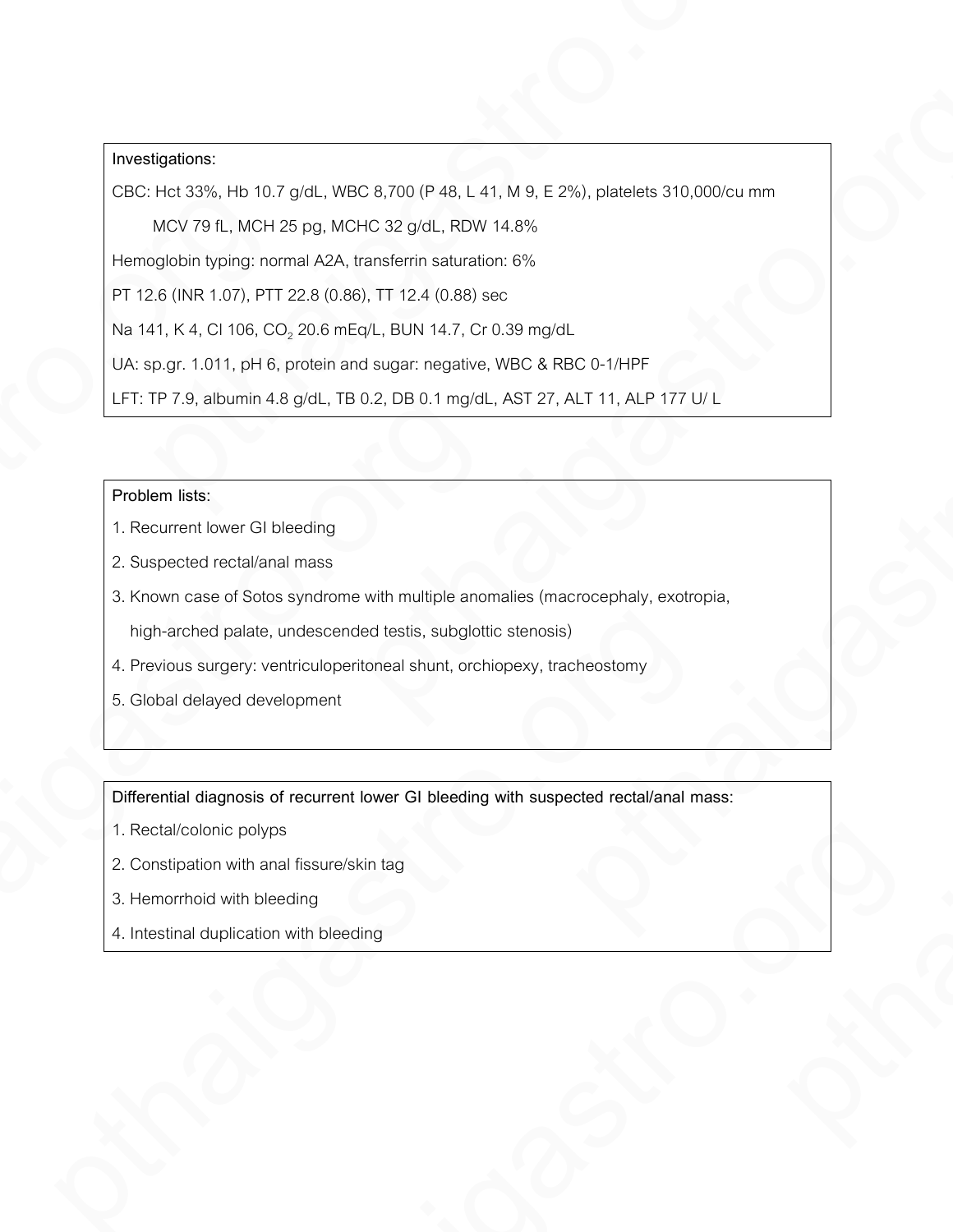**Colonoscopic findings:** multiple sessile and pedunculated polyps (about 50-100) extended from the rectum to the terminal ileum

**Intraoperative treatment**: Polypectomy of 8 colonic polyps





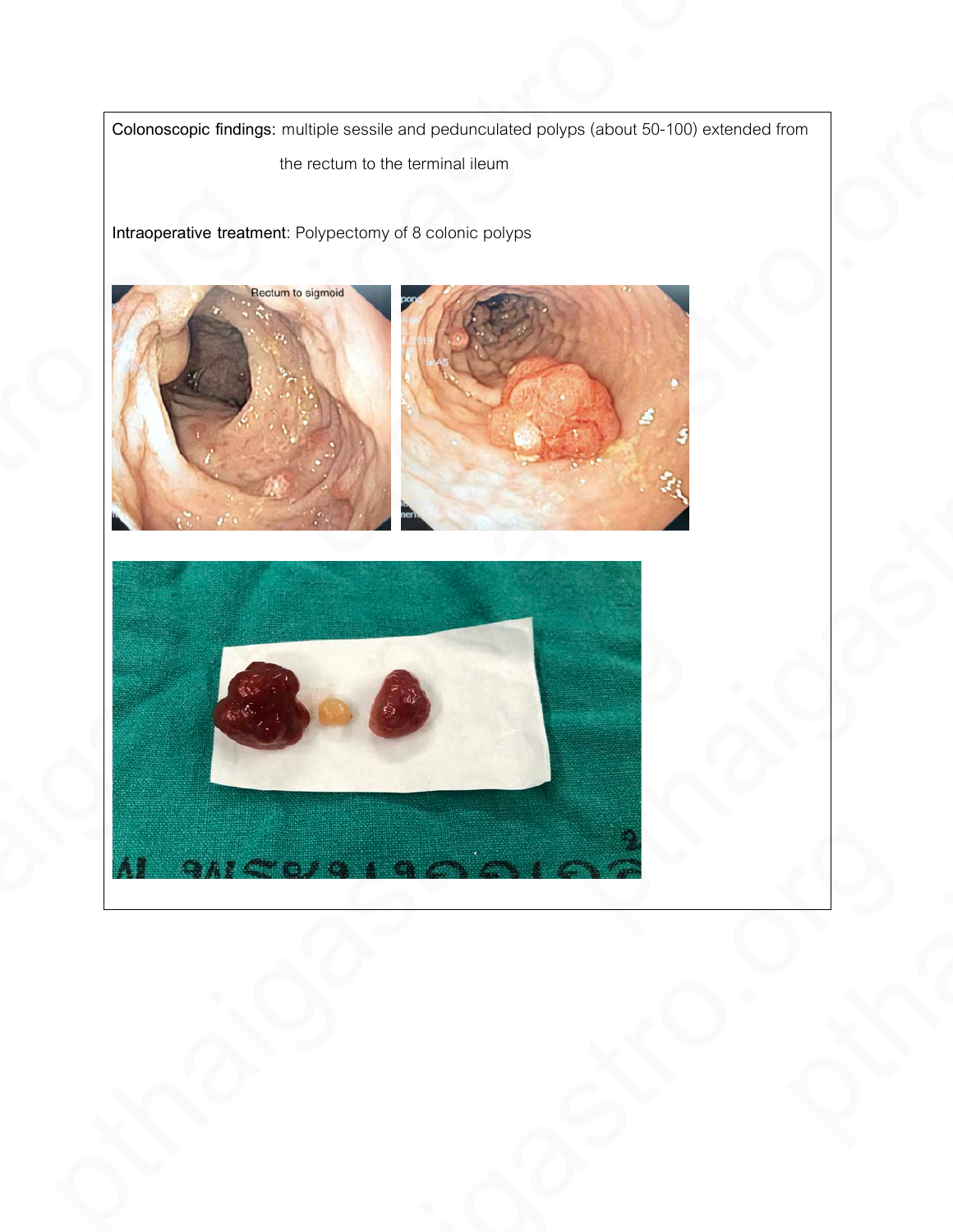**Surgical histopathological report:** mucous-filled glands with retention cysts, prominent stroma, chronic cellular infiltration of eosinophils, mature epithelium with normal number of goblet cells

### **Diagnosis: Hamartomatous polyps**



เนื่องจากมีการตรวจพบ hamartomatous polyps ภายในลำไส้ใหญ่ของผู้ป่วยเป็นจำนวนมาก ในเบื้องต้นจึงให้การวินิจฉัยว่าเป็น juvenile polyposis syndrome ตามเกณฑ์การวินิจฉัยเมื่อมีการตรวจ พบ juvenile polyps มากกว่าหรือเท่ากับ 5 จุด(1)แต่เนื่องจากเป็นผู้ป่ วยที่มีอาการแสดงหรือความผิดปกติ อื่นของร่างกายจึงได้ทําการตรวจวินิจฉัยทางพันธุกรรมต่อไปและพบความผิดปกติของยีน BMPR1A และ PTEN เนื่องจากมีการตนวงพบ hamartomatous polype ภายในดำได้ใหญ่ของผู้ป่วยเป็นจำไนเบื้องต้นจึงให้การรินิจฉัยเมื่อแบบคุณเของyposis syndrome ตามเกณฑ์การรินิจฉัยเมื่อ<br>wu juvenile polyps มากกว่าหรือเท่ากับ 5 จุด<sup>()</sup> แต่เนื่องจากเป็น pthaigastro.org/with the space of the space of the space of the space of the space of the space of the space of the space of the space of the space of the space of the space of the space of the space of the space of the s

**Genetic testing (Cytogenomics microarray):** 3.516 Mb interstitial deletion on the long arm of chromosome 10 within bands q23.1-q23.31 (LDB3, BMPR1A, GLUD1, MINPP1, PAPSS2, ATAD1, KLLN, PTEN)**,** heterozygous mutations and deletions of BMPA1A and PTEN genomics microarray): 3.516 Mb interstitial deletion on the long arm of<br>in bands q23.1-q23.31 (LDB3, BMPR1A, GLUD1, MINPP1, PAPSS2, ATAD1,<br>zygous mutations and deletions of BMPA1A and PTEN<br>: 10q23 deletion syndrome

**Clinical interpretation:** 10q23 deletion syndrome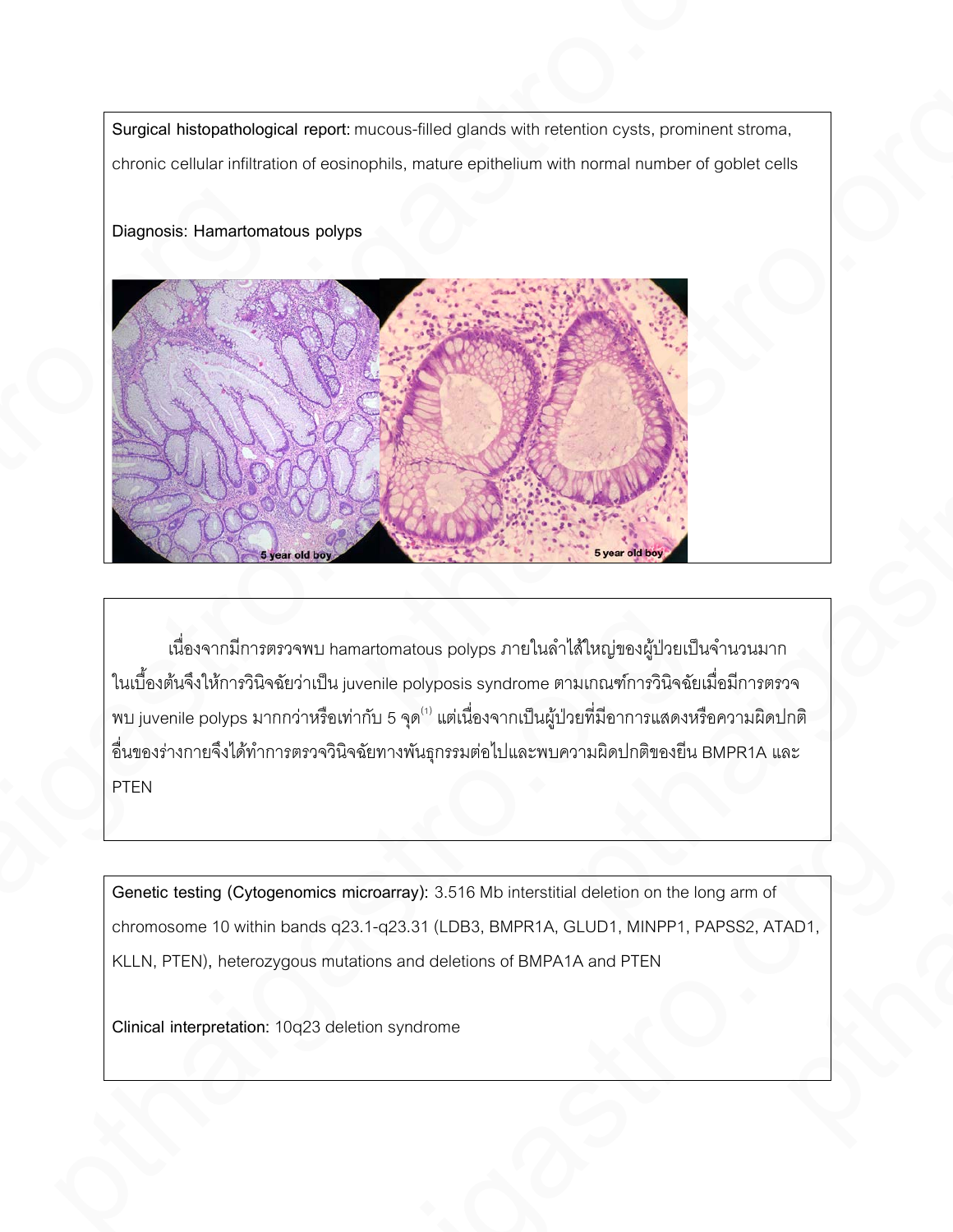| การวินิจฉัย Hamartomatous polyposis syndrome (juvenile polyposis syndrome with PTEN<br>hamartomatous tumor syndrome: PHTS)<br>การตรวจพบความผิดปกติของยีนดังกล่าวร่วมกับ hamartomatous polyps เป็นความผิดปกติที่พบ<br>ใน juvenile polyposis syndrome (JPS) และ PTEN-related hamartomatous tumor syndrome (PHTS)<br>ที่ประกอบไปด้วย Cowden syndrome (CS) และ Bannayan-Riley-Ruvalcaba syndrome (BRRS) ซึ่ง<br>ิ การวินิจฉัย CS จะเป็นไปตามเกณฑ์การวินิจฉัยดังต่อไปนี้ <sup>(2)</sup> เช่น การตรวจพบความผิดปกติของผิวหนังชนิด<br>trichilemmoma หรือ hamartoma, acral keratosis ศีรษะโต (macrocephaly) พัฒนาการล่าช้า ตรวจ<br>ิ พบเนื้องอกของ cerebellum ชนิด gangliocytoma  การตรวจพบเนื้องอกหรือมะเร็งของต่อมทัยรอยด์ เต้า<br>นม มดลูก ไต ผิวหนัง เป็นต้น (ตารางที่ 1)<br>ตารางที่ 1: เกณฑ์การวินิจฉัย Cowden syndrome $^{(2)}$<br>เกณฑ์การวินิจฉัย<br>ความผิดปกติ<br>Pathognomonic criteria<br>facial trichilemmoma, acral keratosis, papillomatous papules,<br>Lhermitte-Duclos disease<br>Major criteria<br>breast adenocarcinoma, thyroid carcinoma, endometrial<br>carcinoma, macrocephaly<br>Minor criteria<br>fibrocystic breast cancer, thyroid multinodular goiter, thyroid<br>adenoma, uterine leiomyoma, bicornuate uterus, developmental<br>delay, lipoma, fibroma, renal cell carcinoma, melanoma<br>้วินิจฉัย CS เมื่อตรวจพบลักษณะดังต่อไปนี้<br>(1) พบอาการเฉพาะของโรค (pathognomonic)<br>(2) พบเกณฑ์การวินิจฉัยหลัก (major criteria) มากกว่าหรือเท่ากับ 2 ข้อ<br>(3) พบเกณฑ์การวินิจฉัยหลักมากกว่าหรือเท่ากับ 1 ข้อ ร่วมกับเกณฑ์การวินิจฉัยรอง (minor criteria)<br>มากกว่าหรือเท่ากับ 3 ข้อ<br>(4) พบเกณฑ์การวินิจฉัยรองมากกว่าหรือเท่ากับ 4 ข้อ |  |
|----------------------------------------------------------------------------------------------------------------------------------------------------------------------------------------------------------------------------------------------------------------------------------------------------------------------------------------------------------------------------------------------------------------------------------------------------------------------------------------------------------------------------------------------------------------------------------------------------------------------------------------------------------------------------------------------------------------------------------------------------------------------------------------------------------------------------------------------------------------------------------------------------------------------------------------------------------------------------------------------------------------------------------------------------------------------------------------------------------------------------------------------------------------------------------------------------------------------------------------------------------------------------------------------------------------------------------------------------------------------------------------------------------------------------------------------------------------------------------------------------------------------------------------------------------------------------------------------------------------------------------------------------------------|--|
|                                                                                                                                                                                                                                                                                                                                                                                                                                                                                                                                                                                                                                                                                                                                                                                                                                                                                                                                                                                                                                                                                                                                                                                                                                                                                                                                                                                                                                                                                                                                                                                                                                                                |  |
|                                                                                                                                                                                                                                                                                                                                                                                                                                                                                                                                                                                                                                                                                                                                                                                                                                                                                                                                                                                                                                                                                                                                                                                                                                                                                                                                                                                                                                                                                                                                                                                                                                                                |  |
|                                                                                                                                                                                                                                                                                                                                                                                                                                                                                                                                                                                                                                                                                                                                                                                                                                                                                                                                                                                                                                                                                                                                                                                                                                                                                                                                                                                                                                                                                                                                                                                                                                                                |  |
|                                                                                                                                                                                                                                                                                                                                                                                                                                                                                                                                                                                                                                                                                                                                                                                                                                                                                                                                                                                                                                                                                                                                                                                                                                                                                                                                                                                                                                                                                                                                                                                                                                                                |  |
|                                                                                                                                                                                                                                                                                                                                                                                                                                                                                                                                                                                                                                                                                                                                                                                                                                                                                                                                                                                                                                                                                                                                                                                                                                                                                                                                                                                                                                                                                                                                                                                                                                                                |  |
|                                                                                                                                                                                                                                                                                                                                                                                                                                                                                                                                                                                                                                                                                                                                                                                                                                                                                                                                                                                                                                                                                                                                                                                                                                                                                                                                                                                                                                                                                                                                                                                                                                                                |  |
|                                                                                                                                                                                                                                                                                                                                                                                                                                                                                                                                                                                                                                                                                                                                                                                                                                                                                                                                                                                                                                                                                                                                                                                                                                                                                                                                                                                                                                                                                                                                                                                                                                                                |  |
|                                                                                                                                                                                                                                                                                                                                                                                                                                                                                                                                                                                                                                                                                                                                                                                                                                                                                                                                                                                                                                                                                                                                                                                                                                                                                                                                                                                                                                                                                                                                                                                                                                                                |  |
|                                                                                                                                                                                                                                                                                                                                                                                                                                                                                                                                                                                                                                                                                                                                                                                                                                                                                                                                                                                                                                                                                                                                                                                                                                                                                                                                                                                                                                                                                                                                                                                                                                                                |  |
|                                                                                                                                                                                                                                                                                                                                                                                                                                                                                                                                                                                                                                                                                                                                                                                                                                                                                                                                                                                                                                                                                                                                                                                                                                                                                                                                                                                                                                                                                                                                                                                                                                                                |  |
|                                                                                                                                                                                                                                                                                                                                                                                                                                                                                                                                                                                                                                                                                                                                                                                                                                                                                                                                                                                                                                                                                                                                                                                                                                                                                                                                                                                                                                                                                                                                                                                                                                                                |  |
|                                                                                                                                                                                                                                                                                                                                                                                                                                                                                                                                                                                                                                                                                                                                                                                                                                                                                                                                                                                                                                                                                                                                                                                                                                                                                                                                                                                                                                                                                                                                                                                                                                                                |  |
|                                                                                                                                                                                                                                                                                                                                                                                                                                                                                                                                                                                                                                                                                                                                                                                                                                                                                                                                                                                                                                                                                                                                                                                                                                                                                                                                                                                                                                                                                                                                                                                                                                                                |  |
|                                                                                                                                                                                                                                                                                                                                                                                                                                                                                                                                                                                                                                                                                                                                                                                                                                                                                                                                                                                                                                                                                                                                                                                                                                                                                                                                                                                                                                                                                                                                                                                                                                                                |  |
|                                                                                                                                                                                                                                                                                                                                                                                                                                                                                                                                                                                                                                                                                                                                                                                                                                                                                                                                                                                                                                                                                                                                                                                                                                                                                                                                                                                                                                                                                                                                                                                                                                                                |  |
|                                                                                                                                                                                                                                                                                                                                                                                                                                                                                                                                                                                                                                                                                                                                                                                                                                                                                                                                                                                                                                                                                                                                                                                                                                                                                                                                                                                                                                                                                                                                                                                                                                                                |  |
|                                                                                                                                                                                                                                                                                                                                                                                                                                                                                                                                                                                                                                                                                                                                                                                                                                                                                                                                                                                                                                                                                                                                                                                                                                                                                                                                                                                                                                                                                                                                                                                                                                                                |  |
|                                                                                                                                                                                                                                                                                                                                                                                                                                                                                                                                                                                                                                                                                                                                                                                                                                                                                                                                                                                                                                                                                                                                                                                                                                                                                                                                                                                                                                                                                                                                                                                                                                                                |  |
|                                                                                                                                                                                                                                                                                                                                                                                                                                                                                                                                                                                                                                                                                                                                                                                                                                                                                                                                                                                                                                                                                                                                                                                                                                                                                                                                                                                                                                                                                                                                                                                                                                                                |  |
|                                                                                                                                                                                                                                                                                                                                                                                                                                                                                                                                                                                                                                                                                                                                                                                                                                                                                                                                                                                                                                                                                                                                                                                                                                                                                                                                                                                                                                                                                                                                                                                                                                                                |  |
|                                                                                                                                                                                                                                                                                                                                                                                                                                                                                                                                                                                                                                                                                                                                                                                                                                                                                                                                                                                                                                                                                                                                                                                                                                                                                                                                                                                                                                                                                                                                                                                                                                                                |  |
|                                                                                                                                                                                                                                                                                                                                                                                                                                                                                                                                                                                                                                                                                                                                                                                                                                                                                                                                                                                                                                                                                                                                                                                                                                                                                                                                                                                                                                                                                                                                                                                                                                                                |  |
|                                                                                                                                                                                                                                                                                                                                                                                                                                                                                                                                                                                                                                                                                                                                                                                                                                                                                                                                                                                                                                                                                                                                                                                                                                                                                                                                                                                                                                                                                                                                                                                                                                                                |  |
|                                                                                                                                                                                                                                                                                                                                                                                                                                                                                                                                                                                                                                                                                                                                                                                                                                                                                                                                                                                                                                                                                                                                                                                                                                                                                                                                                                                                                                                                                                                                                                                                                                                                |  |
|                                                                                                                                                                                                                                                                                                                                                                                                                                                                                                                                                                                                                                                                                                                                                                                                                                                                                                                                                                                                                                                                                                                                                                                                                                                                                                                                                                                                                                                                                                                                                                                                                                                                |  |
|                                                                                                                                                                                                                                                                                                                                                                                                                                                                                                                                                                                                                                                                                                                                                                                                                                                                                                                                                                                                                                                                                                                                                                                                                                                                                                                                                                                                                                                                                                                                                                                                                                                                |  |
|                                                                                                                                                                                                                                                                                                                                                                                                                                                                                                                                                                                                                                                                                                                                                                                                                                                                                                                                                                                                                                                                                                                                                                                                                                                                                                                                                                                                                                                                                                                                                                                                                                                                |  |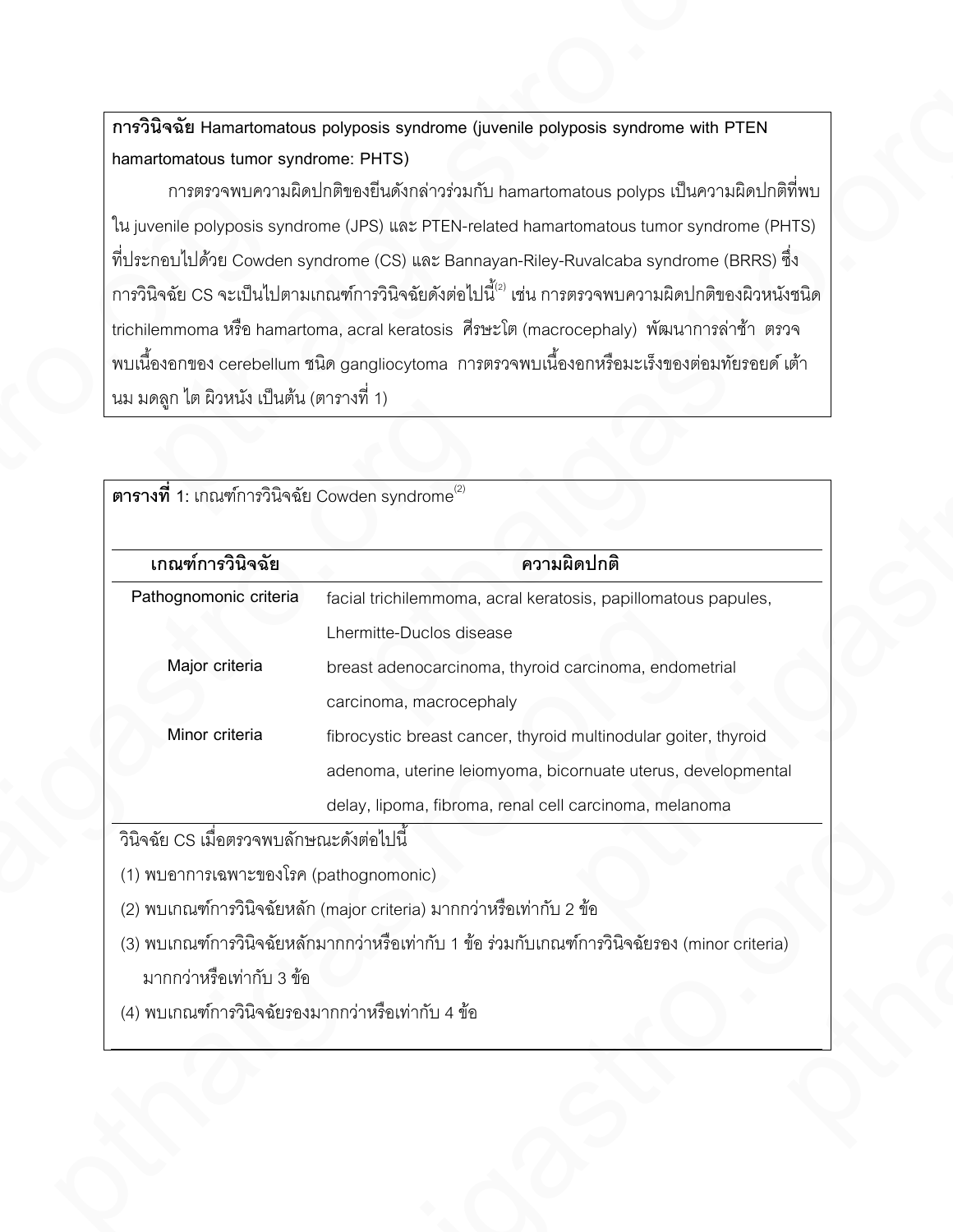| ้ ส่วนการวินิจฉัย BRRS ยังไม่มีเกณฑ์การวินิจฉัยเฉพาะ แต่มีลักษณะอาการที่เข้าได้ดังต่อไปนี้ เช่น              |                       |               |                       |
|--------------------------------------------------------------------------------------------------------------|-----------------------|---------------|-----------------------|
| ้ ศีรษะโต การพัฒนาการล่าช้า การเจริญมากกว่าปกติของกระดูก metacarpal หรือ first/middle phalange               |                       |               |                       |
| มีภาวะ joint hyper-flexibility, pectus excavatum, scoliosis, genital pigmentation, lipomas,                  |                       |               |                       |
| hemangiomas หรือมีภาวะ lipid storage myopathy <sup>(3)</sup>                                                 |                       |               |                       |
| ้ สำหรับผู้ป่วยรายนี้มีความผิดปกติที่เข้าได้ คือ ศีรษะโตและพัฒนาการล่าช้า ยังไม่สามารถจัดให้เข้า             |                       |               |                       |
| ้ กับเกณฑ์การวินิจฉัยของ CS และอาการที่พบได้บ่อยของ BRRS  แต่พบว่าความผิดปกติของกลุ่มอาการ                   |                       |               |                       |
| ดังกล่าวอาจตรวจพบได้มากขึ้นตามอายุ จึงต้องติดตามอาการเหล่านี้ต่อไป                                           |                       |               |                       |
| ทั้งนี้การรักษาและการติดตามผู้ป่วยรายนี้มีความสำคัญเป็นอย่างยิ่ง เนื่องจากเป็นผู้ที่มีความเสี่ยง             |                       |               |                       |
| ต่อการเกิดเนื้องอกหรือมะเร็งในระบบทางเดินอาหารและนอกระบบทางเดินอาหาร โดยผู้ป่วย JPS จะมี                     |                       |               |                       |
| ี ความเสี่ยงต่อโรคมะเร็งลำไส้ใหญ่ (colorectal cancer) ร้อยละ 38-68 ที่อายุ 34-44 ปี  ส่วนผู้ป่วย CS จะมี     |                       |               |                       |
| ี ความเสี่ยงต่อการเกิดโรคมะเร็งลำไส้ใหญ่เท่ากับร้อยละ 9-16 ที่อายุ 44-48 ปี <sup>(4)</sup> ส่วนรายละเอียดของ |                       |               |                       |
| โรคมะเร็งนอกระบบทางเดินอาหารในผู้ป่วย JPS และ CS แสดงในตารางที่ 2                                            |                       |               |                       |
|                                                                                                              |                       |               |                       |
| $\,$ ตารางที่ 2: ความเสี่ยงต่อการเกิดโรคมะเร็งนอกระบบทางเดินอาหารในผู้ป่วย JPS และ $\text{CS}^{^{(4)}}$      |                       |               |                       |
|                                                                                                              |                       |               |                       |
|                                                                                                              | ความเสี่ยงของ         | ความเสี่ยงของ | อายุเฉลี่ยที่         |
|                                                                                                              | ประชากรปกติ           | กลุ่มอาการ    | ได้รับการ             |
|                                                                                                              | (% )                  | (% )          | วินิจฉัย (ปี)         |
| Juvenile polyposis syndrome (JPS):                                                                           |                       |               |                       |
| ระบบทางเดินอาหารส่วนต้น (กระเพาะ                                                                             |                       |               |                       |
| อาหาร ตับอ่อน ลำไส้เล็ก)                                                                                     | ไม่ทราบ               | 21            | 50                    |
| Cowden syndrome (CS):                                                                                        |                       |               |                       |
| เต้านม                                                                                                       | 12.4                  | $25 - 85$     | 38-46                 |
| ทัยรอยด์                                                                                                     | 1.1                   | $3 - 38$      | 31-38                 |
| เยื่อบุโพรงจมูก                                                                                              | 2.7                   | $5 - 28$      | 25                    |
| ใต (renal cell carcinoma)<br>ผิวหนัง (melanoma)                                                              | 1.6<br>$\overline{2}$ | 15-34<br>6    | 40<br>$3\phantom{.0}$ |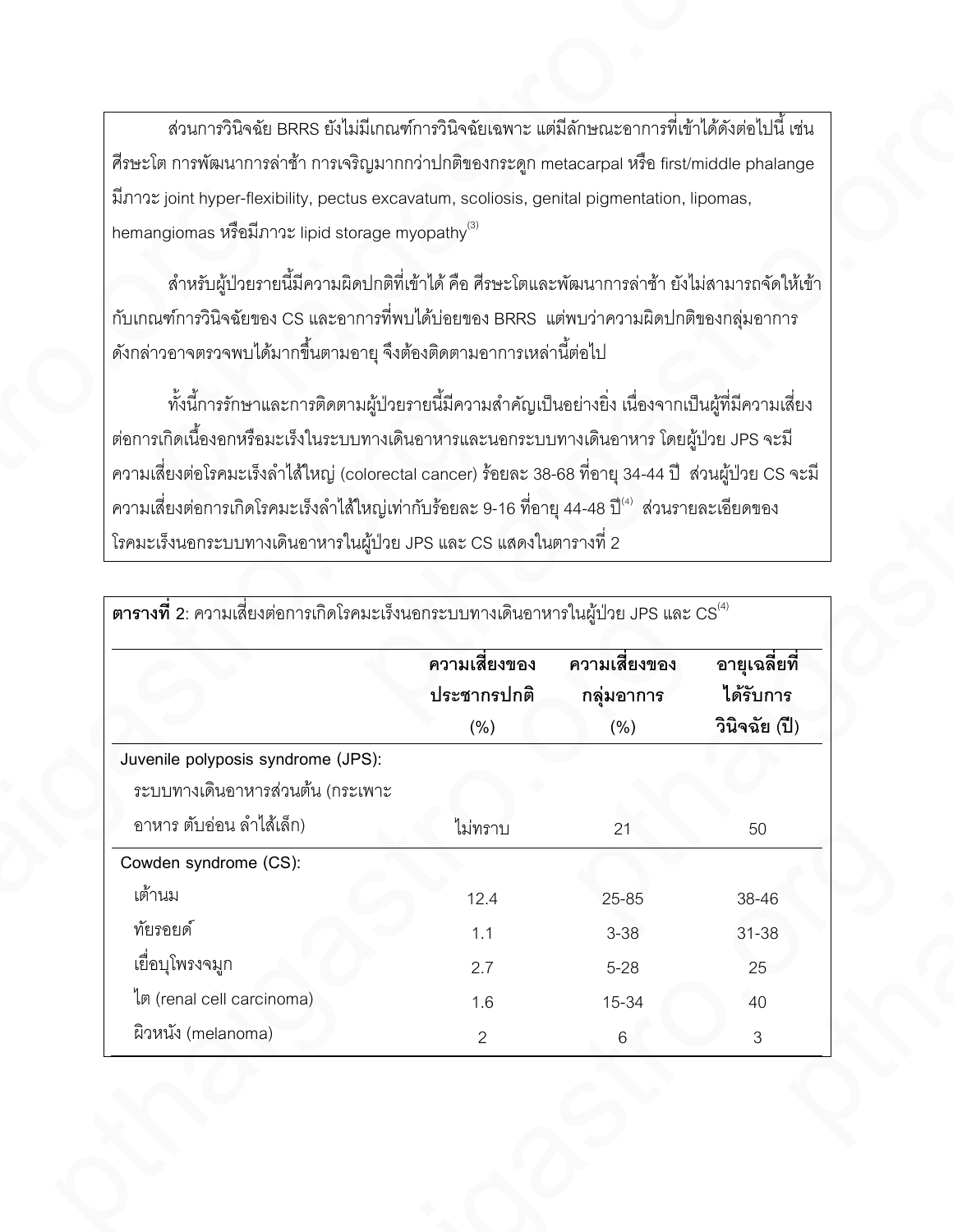|                        |                    |                                                                            |                                     | ดังนั้นจึงต้องทำการตรวจติดตามความผิดปกติดังกล่าวโดยการตรวจร่างกาย การส่องกล้องตรวจ                 |
|------------------------|--------------------|----------------------------------------------------------------------------|-------------------------------------|----------------------------------------------------------------------------------------------------|
|                        |                    | ทางรังสีวินิจฉัยดังรายละเอียดตามคำแนะนำในตารางที่ 3 $^{\text{\tiny{(4)}}}$ |                                     | ทางเดินอาหารส่วนบนและทางเดินอาหารส่วนล่าง การตรวจโดยใช้ capsule endoscopy และการตรวจ               |
|                        |                    |                                                                            |                                     |                                                                                                    |
|                        |                    | juvenile polyposis syndrome และ Cowden syndrome <sup>(4)</sup>             |                                     | <b>่ ตารางที่ 3</b> : แสดงระยะเวลาที่แนะนำในการตรวจติดตามทั้งในและนอกระบบทางเดินอาหารลำหรับผู้ป่วย |
|                        | Site               | Age to begin<br>surveillance<br>(years)                                    | Surveillance<br>interval<br>(years) | Surveillance procedure and<br>comments                                                             |
|                        | Juvenile polyposis |                                                                            |                                     |                                                                                                    |
|                        | syndrome (JPS):    |                                                                            |                                     |                                                                                                    |
| colon                  |                    | $12 - 15$                                                                  | $1 - 3$                             | Colonoscopy                                                                                        |
| Stomach                |                    | $12 - 15$                                                                  | $1 - 3$                             | EGD                                                                                                |
| Small intestine        |                    | late teenage                                                               | $\overline{\phantom{a}}$            | Rare, undefined lifetime risk. Periodic                                                            |
|                        |                    | years                                                                      |                                     | enterostomy, capsule endoscopy,                                                                    |
|                        |                    |                                                                            |                                     | and/or CT enterography                                                                             |
| Pancreas               |                    |                                                                            |                                     | Rare, undefined lifetime risk. No                                                                  |
|                        |                    |                                                                            |                                     | screening recommendation given                                                                     |
| <b>HHT</b> (hereditary |                    | within first 6                                                             |                                     | Undefined lifetime risk. In individuals                                                            |
| hemorrhagic            |                    | months of life                                                             |                                     | with SMAD4 mutations, screen for                                                                   |
| telangiectasia)        |                    |                                                                            |                                     | vascular lesions associated with HHT                                                               |
|                        |                    |                                                                            |                                     |                                                                                                    |